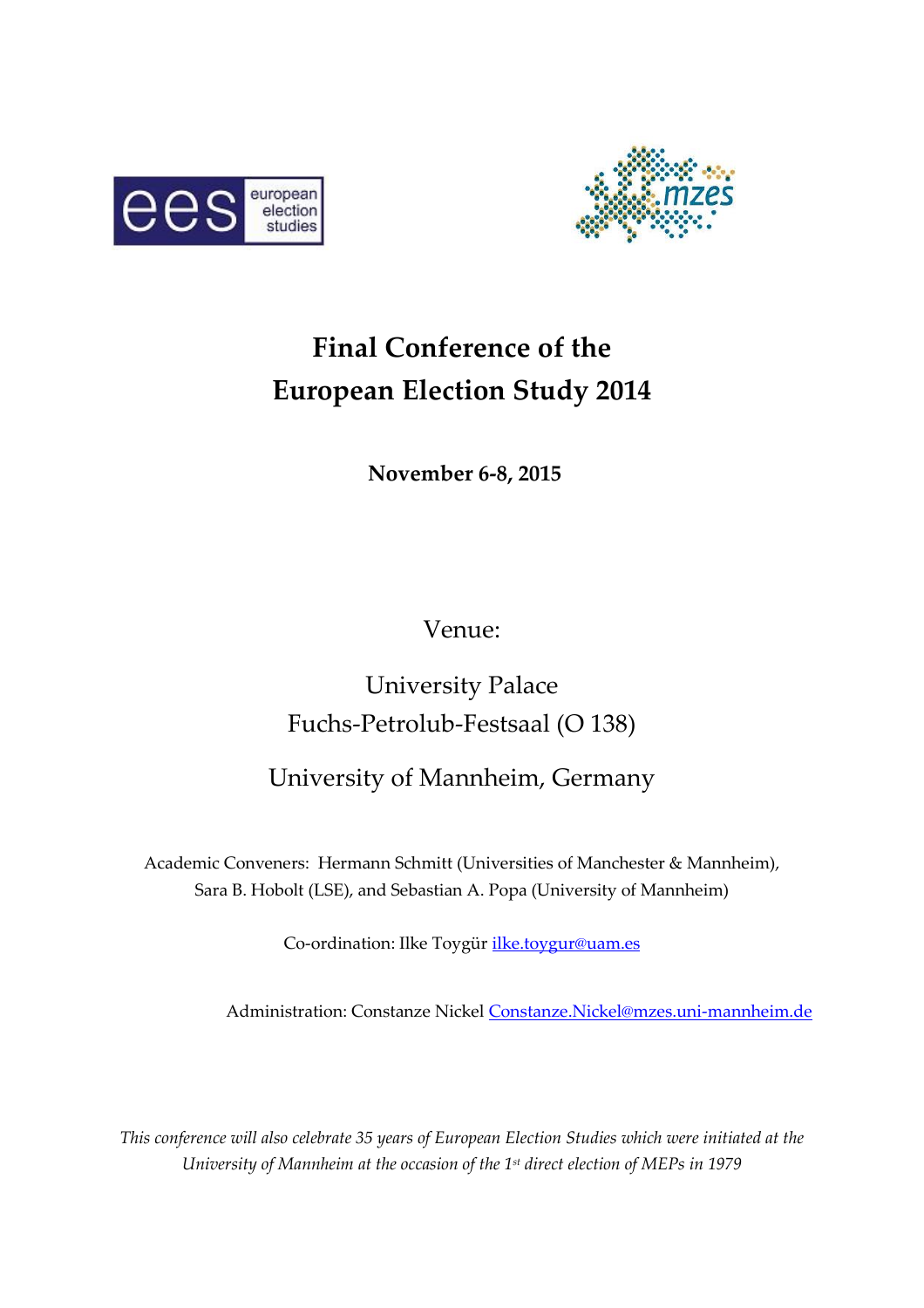



# Conference Programme

## **Friday 6 November**

#### **Welcome (13:00 – 13:30 hrs)**

Professor Hermann Schmitt, Local Host, PI of the EES 2014, and Current Chair of the EES Association Professor Rosemarie Tracy, Pro-Rector for Research of the University of Mannheim Professor Frank Kalter, Director of the Mannheim Centre for European Social Research (MZES) of the University of Mannheim

## **Panel 1: Candidates and Campaigns (13:30 – 15:00 hrs)**

## **The** *Spitzenkandidaten* **campaigns in 2014: assessing the importance of information and news exposure for preference formation of voters**

Katjana Gatterman, University of Amsterdam Claes H. De Vreese, University of Amsterdam Wouter van der Brug, University of Amsterdam

## **Polarising Without Politicising. The Effect of Lead Candidates' Campaigns on Perceptions of the EU Democracy.**

Robert Rohrschneider, The University of Kansas Hermann Schmitt, Universities of Manchester and Mannheim Sebastian Adrian Popa, University of Mannheim

## **Gender Differences in the Use of New Technologies: Candidates' campaigning in comparative perspective**

Maarja Lühiste, Universty of Leicester Laura Sudulich, Université Libre de Bruxelles

## **When to talk about Europe? Selective Europeanization of the 2014 EP elections** Zoltan Fazekas, University of Southern Denmark Sebastian Popa, University of Mannheim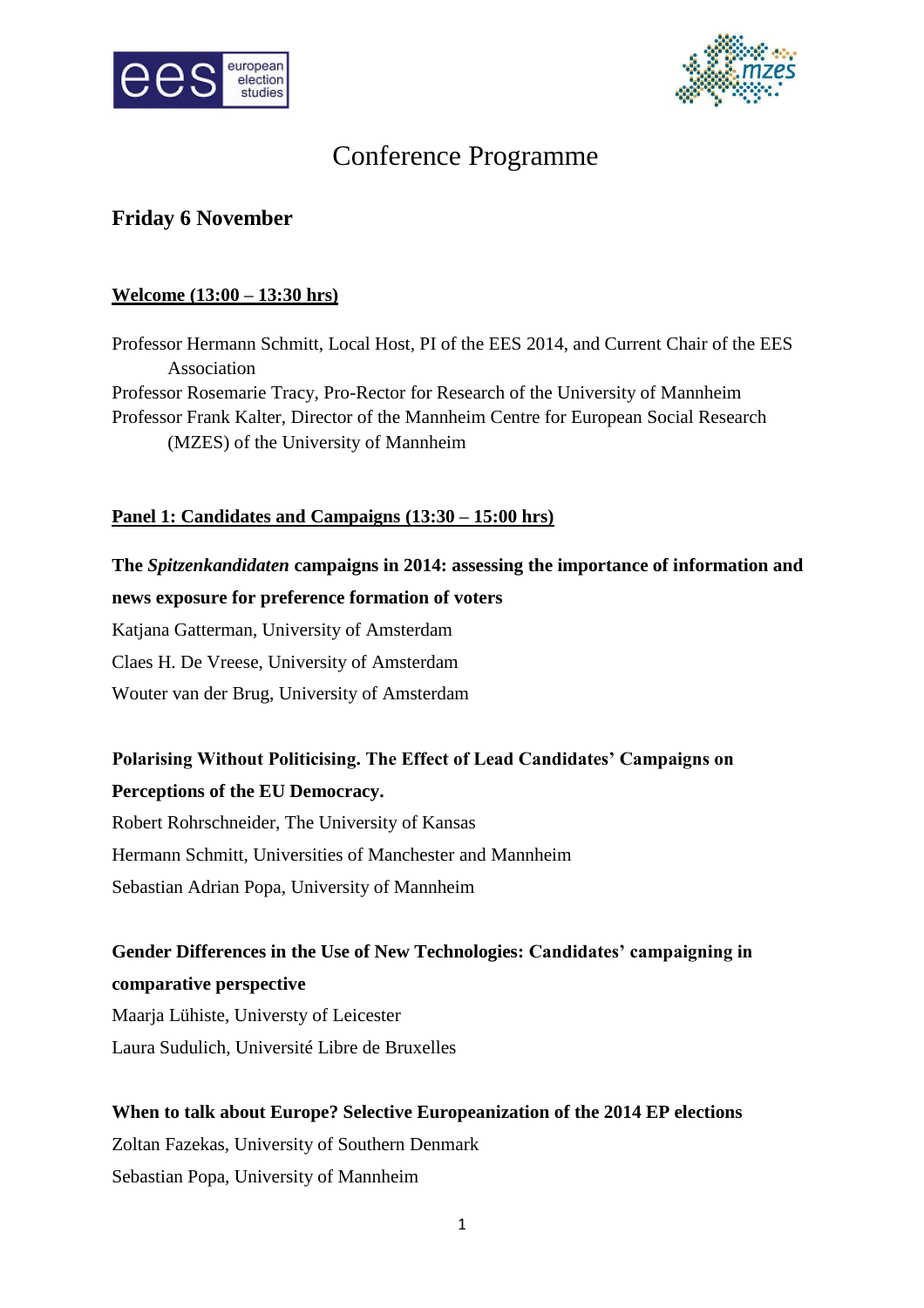



Hermann Schmitt, University of Mannheim Pablo Barbera, New York University Yannis Theocharis, University of Mannheim

Panel Chair: Cees van der Eijk, University of Nottingham

## **Coffee Break 15:00 – 15:30 hrs**

## **Panel 2: Does Europe matter more? (15:30 - 17:00 hrs)**

## **Three dimensions of vote choice: To what extent does the European level replicate the national vote dimensions?**

Steven van Hauwaert, Université Catholique de Louvain Pierre Baudewyns, Université Catholique de Louvain

## **"Ever-changing" impact of Europe on EP voting behavior: An analysis in Southern Europe**

Ilke Toygür, Universidad Autonoma de Madrid

## **The "nationalization of EU politics" vs the "Europeanization of national politics" in EU elections: A comparative analysis of Germany, Italy and Spain**

Mariano Torcal, University Pompeu Fabra Toni Rodón, University Pompeu Fabra

## **Euroscepticism and Turnout in the 2014 EP elections**

Constantin Schäfer, University of Mannheim Marc Debus, University of Mannheim

**Electoral Euroscepticism, turnout and the economic crisis: evidence from a 108 elections panel study across Europe.**  Francesco Nicoli, Università di Trento

**Panel Chair:** Hermann Schmitt, Universities of Manchester and Mannheim

## **Panel 3: Parties and party competition (17:00-18:30 hrs)**

**Patterns of party competition - analytical approach, EU-wide comparison and database** Cees van der Eijk, University of Nottingham **Contextual factors and electoral support for radical left parties in Western Europe**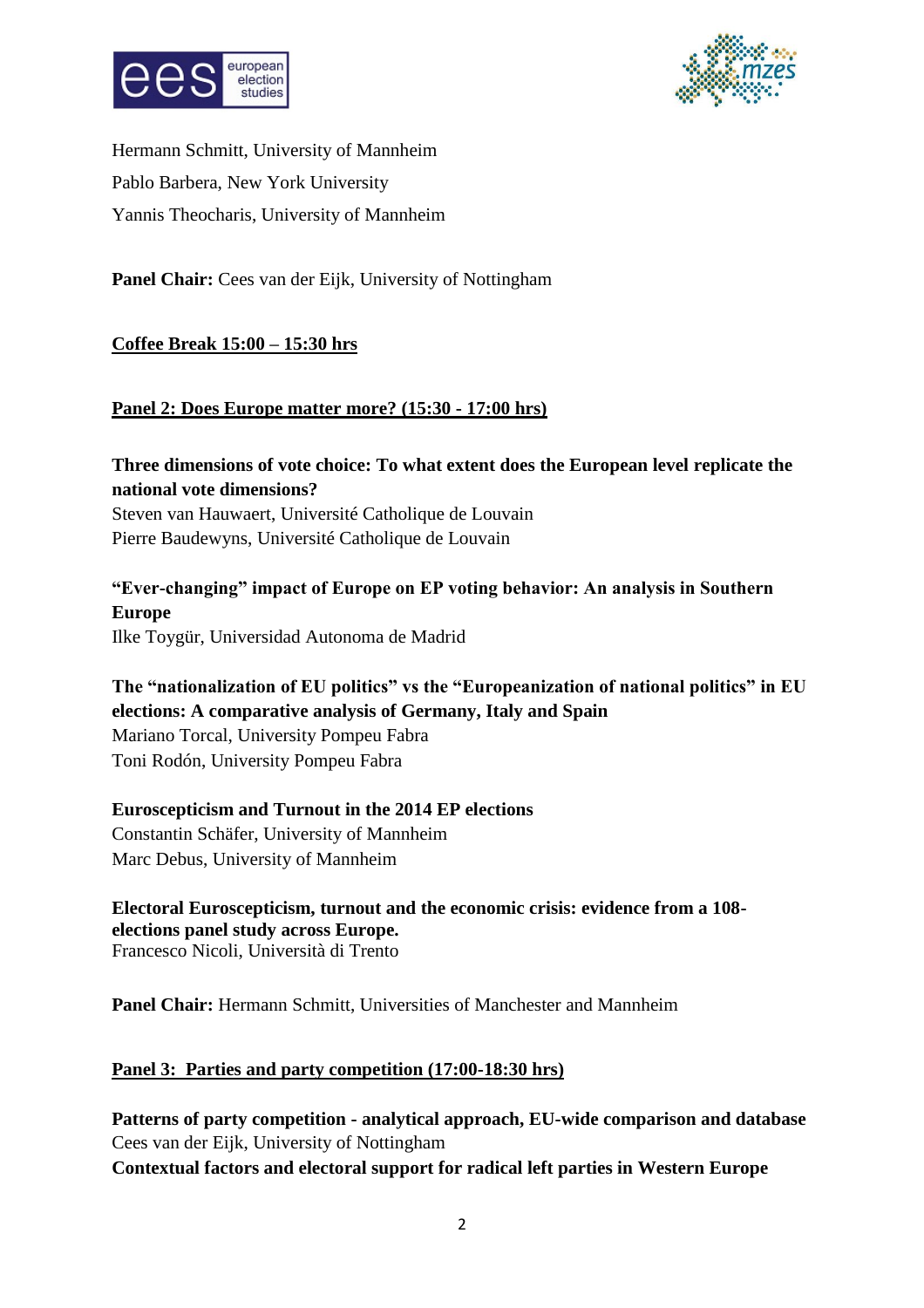



Luis Ramiro, University of Leicester Raúl Gómez, University of Liverpool Laura Morales, University of Leicester

## **What type of Europe? The salience of Europe in EP elections reconsidered**

Daniela Braun, University of Munich Swen Hutter, European University Institute Alena Kerscher, University of Munich

## **Fleeing the Centre: The Rise of Challenger Parties in the Aftermath of the Euro Crisis** Sara B Hobolt, London School of Economics James Tilley, University of Oxford

**Panel Chair:** Oľga Gyárfášová, Comenius University, Bratislava

## **20:00 hrs Dinner at** *Henninger's Gutsschänke* **(individual bills)**

**Saturday 7 November**

## **Panel 4: Institutional challenges (9:30-11:00 hrs)**

**The Council's Congruence with the European Citizens** Nathalie Giger, University of Geneva Zoe Lefkofridi, University of Salzburg

## **Addressing Europe's democratic deficit: An experimental evaluation of the pan-European district proposal**

Damien Bol (King's College London), André Blais (University of Montreal), Sona N. Golder (Penn State University), Philipp Harfst (University of Greifswald), Jean-François Laslier (Paris School of Economics), Laura Stephenson (University of Western Ontario), and Karine van der Straeten (Toulouse School of Economics).

## **Decentralization, responsibility attribution and vote: Disentangling the avenues for accountability in multilevel contexts**

Sandra León, University of York Amuitz Garmendia Madariaga, Binghamton University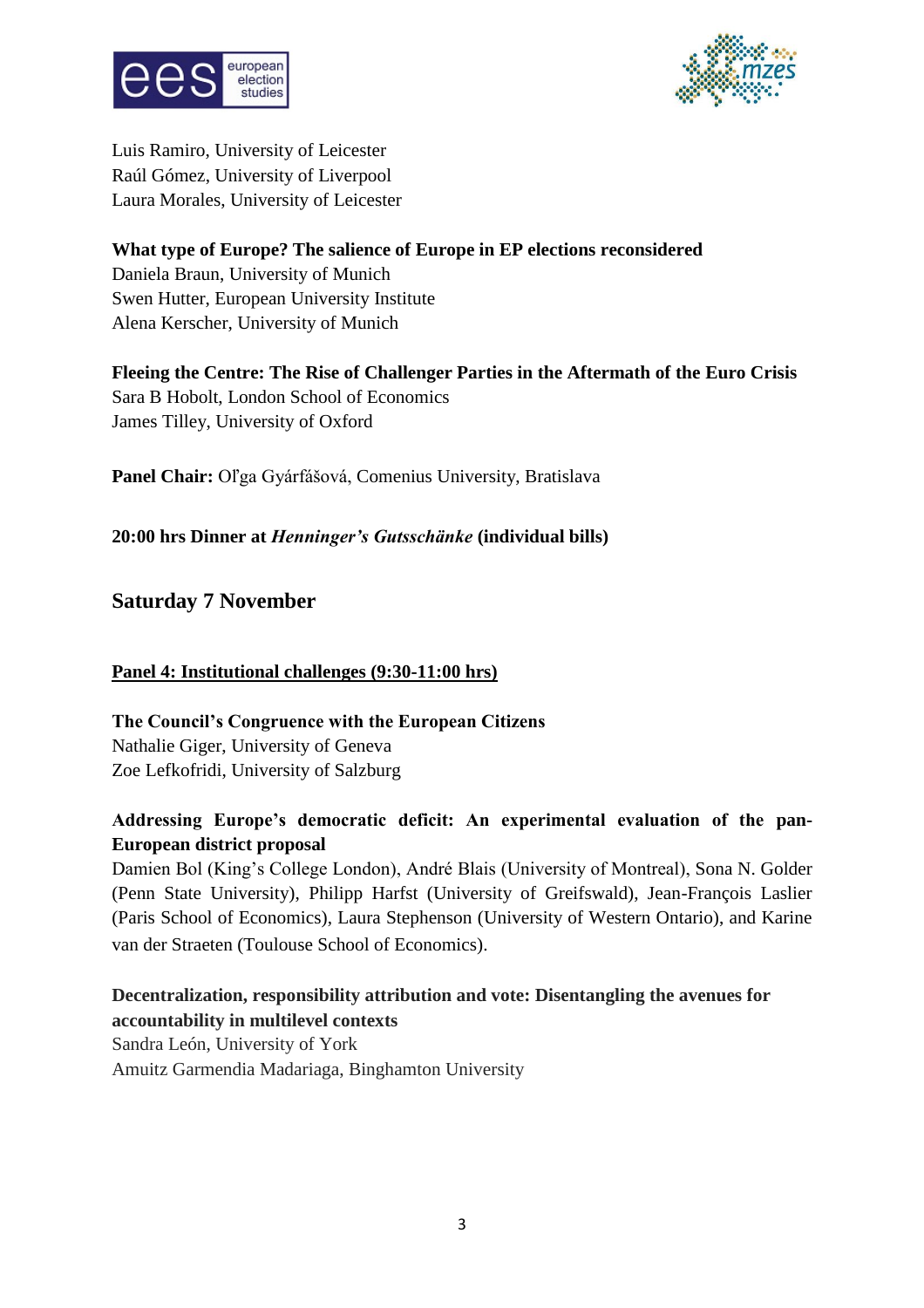



**Economic voting in European Parliament elections in the 'bail-out' countries** Martin Okolikj, University College Dublin, Stephen Quinlan, GESIS, Leibniz Institute for the Social Sciences, Mannheim

Panel Chair: Paolo Segatti, University of Milan

## **Coffee Break 11:00 – 11:30 hrs**

## **Panel 5: Political Behavior and EP Elections (11:30-13:00 hrs)**

**The backbone of democracy: electoral availability and European elections** Federico Vegetti, Central European University Cristiano Vezzoni, Università degli Studi di Trento Paolo Segatti, Università degli Studi di Milano

## **Towards convergence in times of crisis? Assessing opinion congruence between voters and parties in eight EU elections**

Sofia Vasilopoulou, University of York Katjana Gattermann, University of Amsterdam

**Policy Positions in the Eyes of the Beholder: Voters' Understanding of Parties' Positions on the left/right and on European Integration** Christopher Williams, MZES, University of Mannheim Christine Arnold, Maastricht University

## **Contextual Political Information and Timing of Vote Decision**

Lilach Nir, Hebrew University of Jerusalem

**Panel Chair:** Mark N. Franklin, EUI

## **Buffett Lunch 13:00 – 14:00 hrs**

#### **Panel 6: Voting Behavior in EP elections (14:00-15:30 hrs)**

## **Habituating to the New Normal in a Post-earthquake Party System: the 2014 European Election in Greece**

Eftichia Teperoglou, Aristotle University of Thessaloniki Emmanouil Tsatsanis, University Institute of Lisbon (CIES-IUL)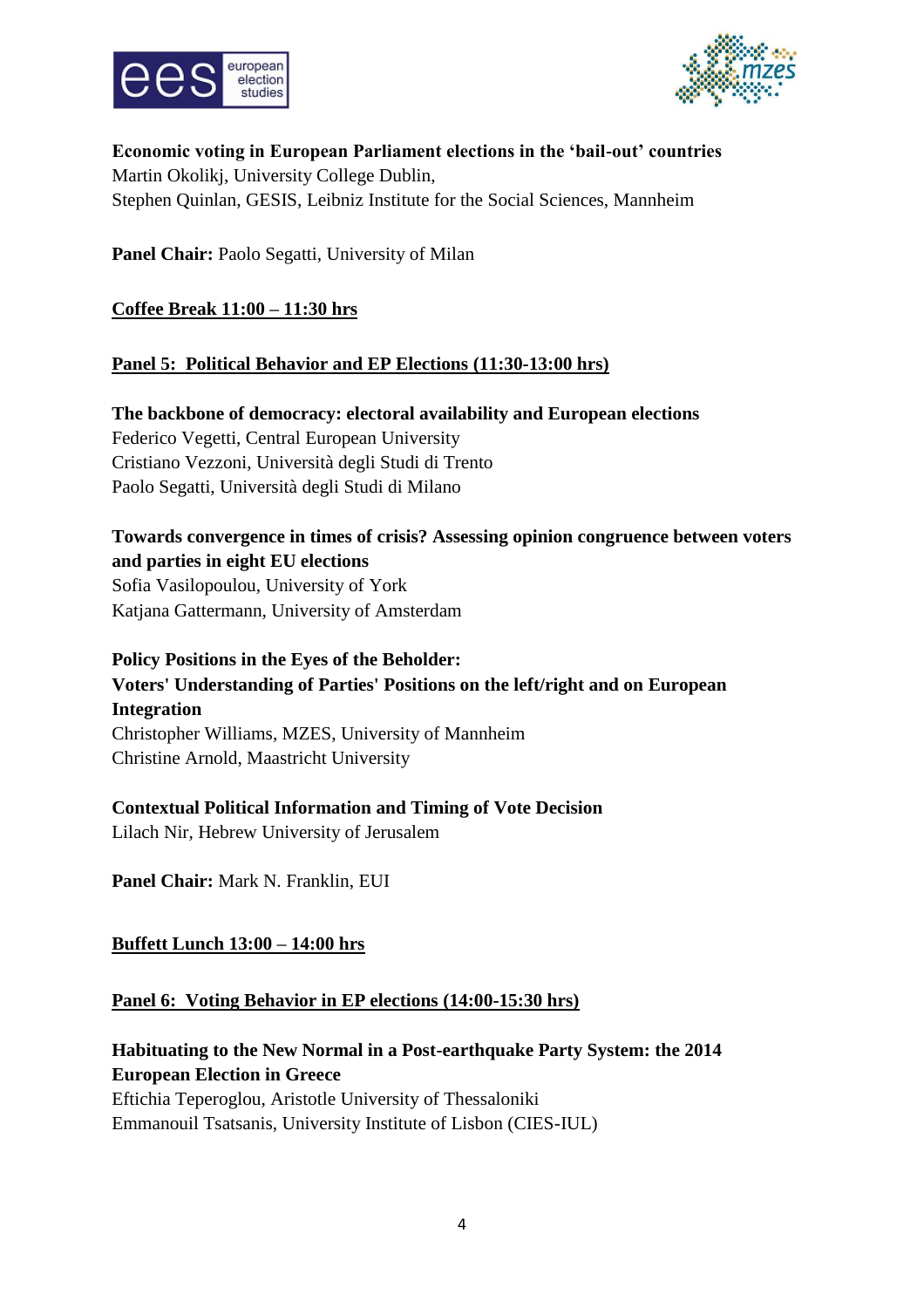



#### **Slovakia and the turnout conundrum**

Oľga Gyárfášová, Comenius University, Bratislava Karen Henderson, Comenius University, Bratislava

## **Authoritarianism and Support for the Radical Right**

Erik R. Tillman, DePaul University

**The role of partisanship in governing turnout at EP elections** Mark N. Franklin, MIT & EUI

**Panel Chair:** Michael Marsh, TCD

**Coffee Break 15:30 – 16:00 hrs** 

**Panel 7 (Jubilee Panel): 35 Years of European Election Studies – their contribution to the study of European integration and comparative political behaviour (16:00-18:00 hrs)**

Roundtable:

Pascal Chelala (TNS Opinion); Edward Fieldhouse (ESRC); Alexia Katsanidou (GESIS Archive); Eckard Kämper (DFG); Michael Marsh (TCD); Jacques Nancy (European Parliament); Claes de Vreese (UvA).

*Chair: Sara B. Hobolt (LSE)*

## **Concluding Remarks**

18:00 hrs Professor Marc Debus, Director Research Department *European Political Systems and their Integration*, MZES

## **EES-A Board Meeting**

18:15 – 19:15 hrs (for members only)

#### **20:00 hrs Conference Dinner at** *Ristorante Della Bona* **(upon invitation)**